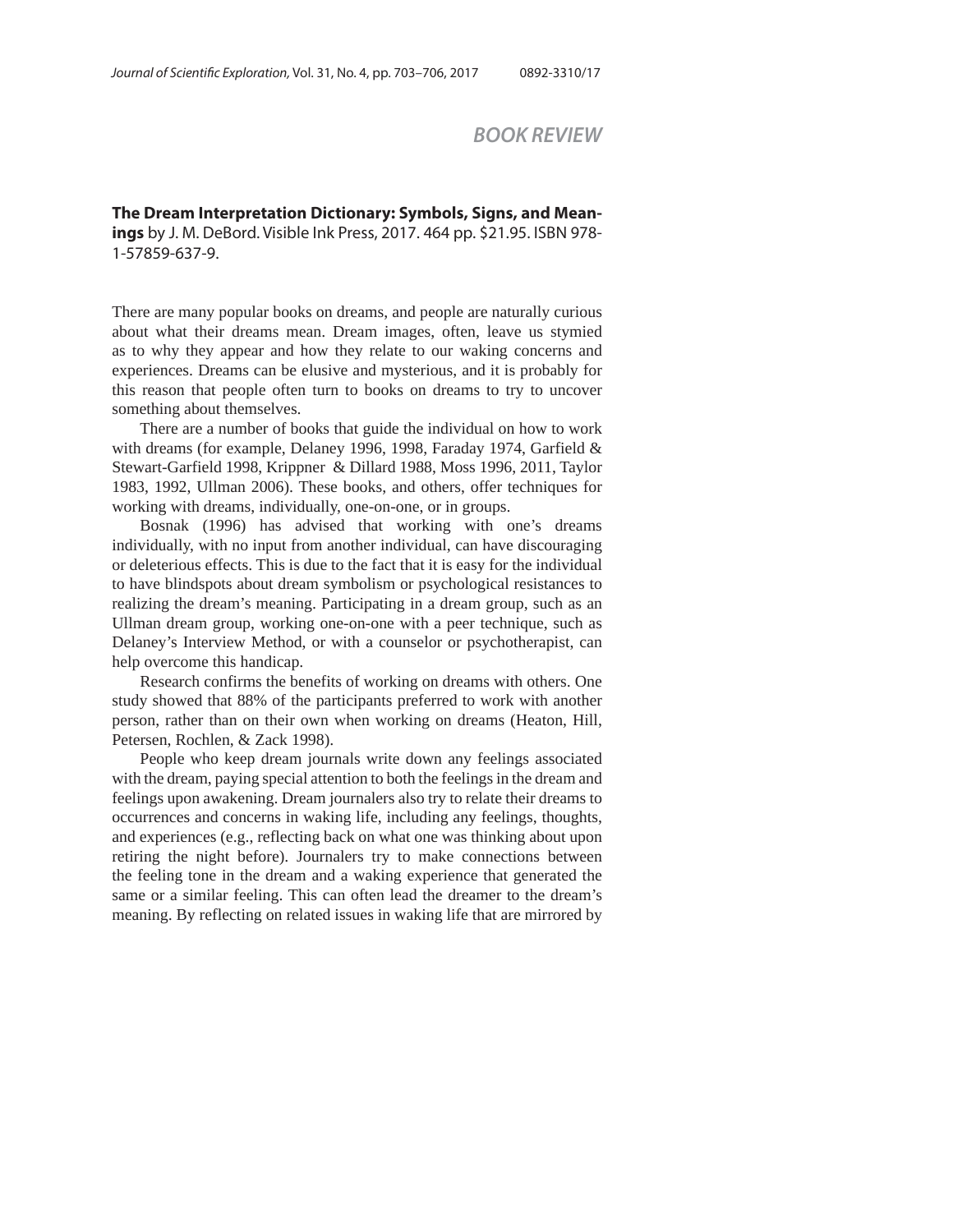

the emotions in the dream, individuals can gain insight about themselves.

Journalers also try to make associations to the symbols in the dream. Any images that appear in a dream are personalized for the particular dreamer (Delaney 1998, Faraday 1974, Garfield & Stewart-Garfield 1998, Krippner & Dillard 1988, Ullman 2006). For example, one person may associate France with being free and carefree, as in 1920s Paris. Another may associate France with a terrible vacation.

*The Dream Interpretation Dictionary: Symbols, Signs, and Meanings* can serve as an entertaining

starting point to try to uncover a meaning of a dream symbol. However, the suggestions offered should be taken lightly and not be viewed as actual knowledge about an individual or her dream. For example, under the listing of "Animal," the author states, "Dreams . . . use animals to tell stories about you and your life. For example, a dream about a fish dying in a fishbowl symbolically warns of an oncoming urinary-tract infection" (p. 18). Shortly after this passage he states, "What an animal in your dream means to you matters more than pat definitions like the kind found in typical dream dictionaries"! Although I would wholeheartedly agree, one has to wonder whether individuals who read dream dictionaries are searching for what a particular dream symbol *means* and view these books as a source for understanding their dreams. This would be a mistake.

A similar example is included in the section on "Cat," where the author states that Cat is a symbol commonly associated with femininity. Delaney states,

... We can never assume a common meaning for any group of images.... I have discovered that sometimes cats remind dreamers of their mothers or sisters or sleek, agile, confident aspects of themselves. I have also found that sometimes cats remind the dreamer of her image of men in general ("independent, don't need much affection, come and go when they please"), or of a particular "black cat" (boyfriend) in a woman's life and bedroom, and of a sneaky, sly, gray cat (man) trying to seduce the dreamer. (Delaney 1996:59).

Few of these personal, individual associations to "cat" would appear in a dream dictionary.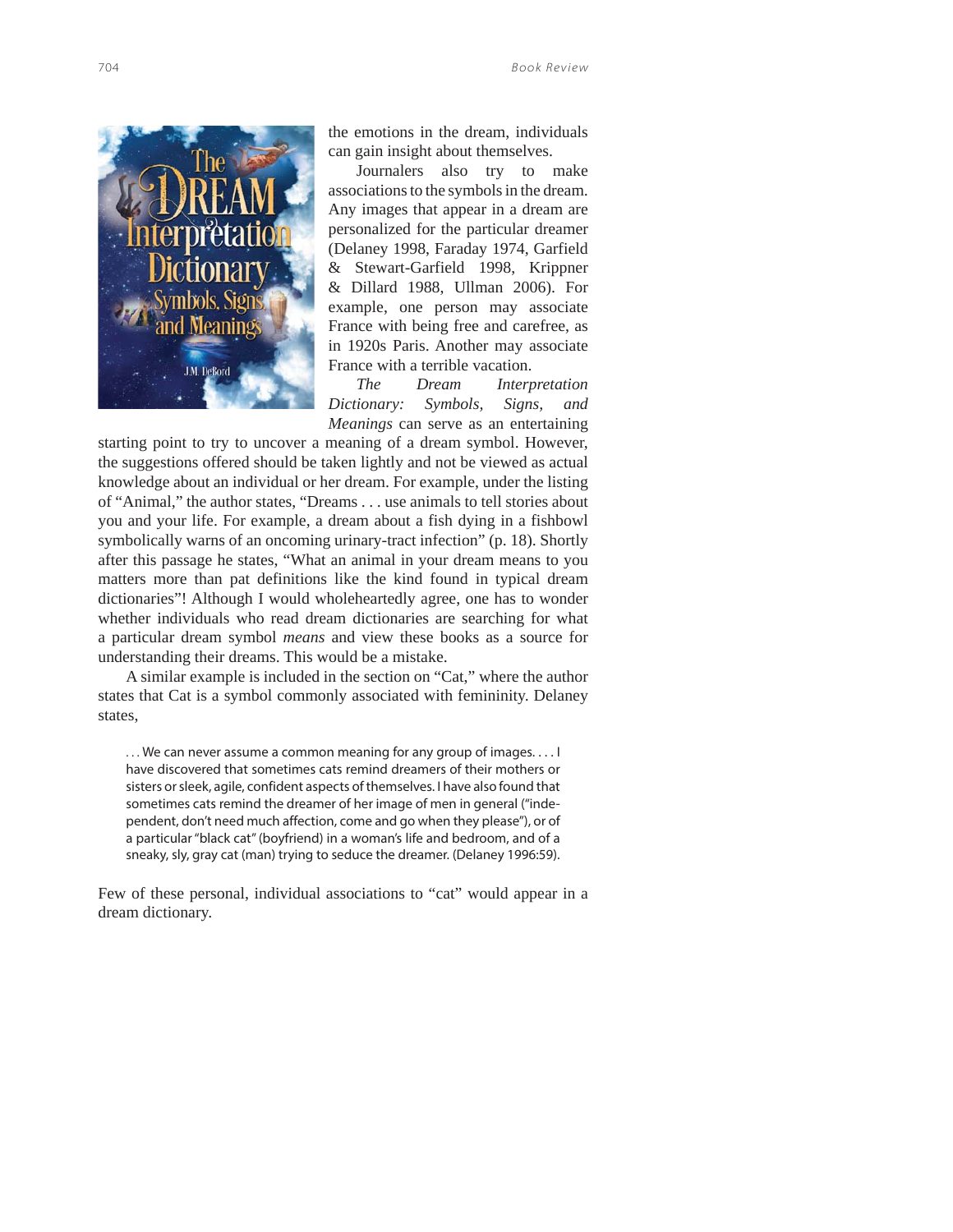There is also a tendency for the author to protect himself from criticism. When he offers interpretations of a particular symbol, he first states several meanings and then states as in the case of "Cat":

The common associations with cats can be used as symbolism, but your personal associations matter most. (p. 59).

Since this is indeed the case, it raises the question of how much value dream dictionaries offer.

This book begins with a short biography of the author who lists himself as a "dream interpreter." This term raises an issue of discomfort for most dreamworkers. A dreamworker will help the dreamer to uncover the dream's meaning for himself, through extensive exploration and using tried-and-true techniques, because it is recognized that only the dreamer can know the dream's meaning. Montague Ullman, a psychoanalyst who developed a group method for working with dreams, strongly discouraged the term *interpretation*, which, he believed, brings up associations of an outside authority on the dream's meaning. "Dream interpreter" can indicate to many people that the individual has a special gift of understanding about dreams that the average person does not have. According to The International Association for the Study of Dreams (IASD) in their Ethics and Confidentiality statement,

Systems of dreamwork that assign authority or knowledge of the dream's meanings to someone other than the dreamer can be misleading, incorrect, and harmful. (Warner 1997)

As a general rule, dream dictionaries, this book included, can serve as light entertainment or as possible suggestions for dream symbol meaning, providing the individual does not take the definition at face value and continues to explore possible meanings of the image by making personal associations. However, the best way to work with and understand one's dreams is to work with another individual or in a group. In lieu of the ability to do this, making personal associations to dream feelings and images can often help to uncover dream meaning.

## **JACQUIE E. LEWIS**

Faculty and Co-Director of the Dream Studies Certificate Program Saybrook University jacquie.lewis@saybrook.edu